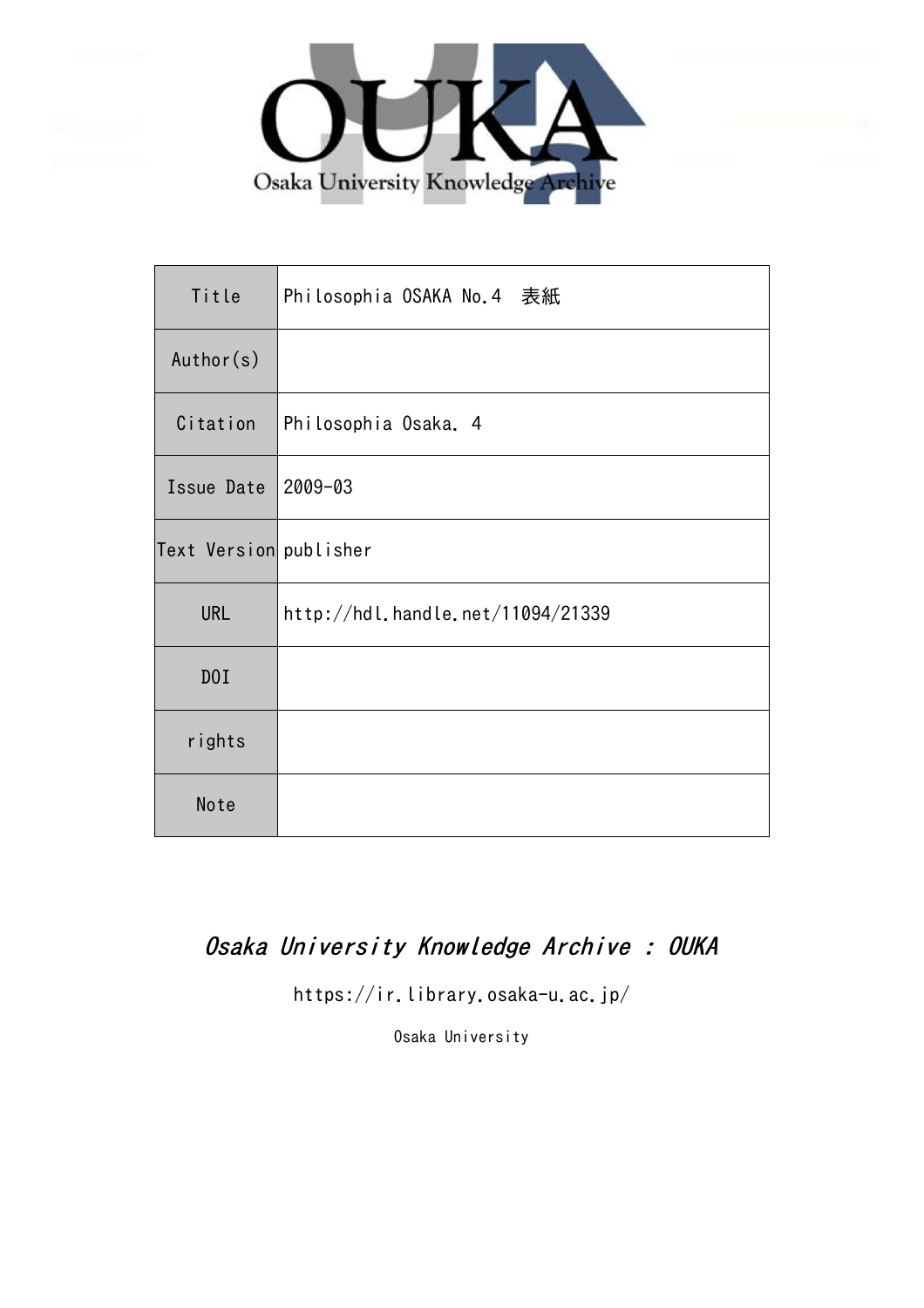#### ISSN 1880-862X

**Mo.4 2009** 

Philosophia OSAKA

**Philosophia** 

**OSAKA UNIVERSITY NO.4 2009 DINGSOPHIA OSAKA UNIVERSITYY OSAKA UNIVERSITYY** 

**DSAKA** 

**DSA** 

University

# **Philosophia OSAKA**

No. 4 March 2009

### **Contents**

#### **Theses**

Hitoshi NAGAI The Opening: A Philosophy of Actuality (3)

Motoyoshi IRIFUJI Purifying Relativism

Tatsuya HIGAKI Le «tournant» dans l'interpretation deleuzienne de Bergson.

Osamu UENO The Social Contract in Spinoza's *Tractatus Theologico-Politicus*

Yukio IRIE A Proof of Collingwood's Thesis

Yasuyuki FUNABA Der Gemeinspruch muss von der Philosophie zurückgewiesen werden.

Ken SHIGETA Skepticism of Knowledge –Conflict between Wittgenstein and Descartes–

Philosophy and History of Philosophy / Studies on Modern Thought and Culture Division of Studies on Cultural Forms Graduate School of Letters OSAKA UNIVERSITY

Philoso





No.4 2009

**OSAKA University**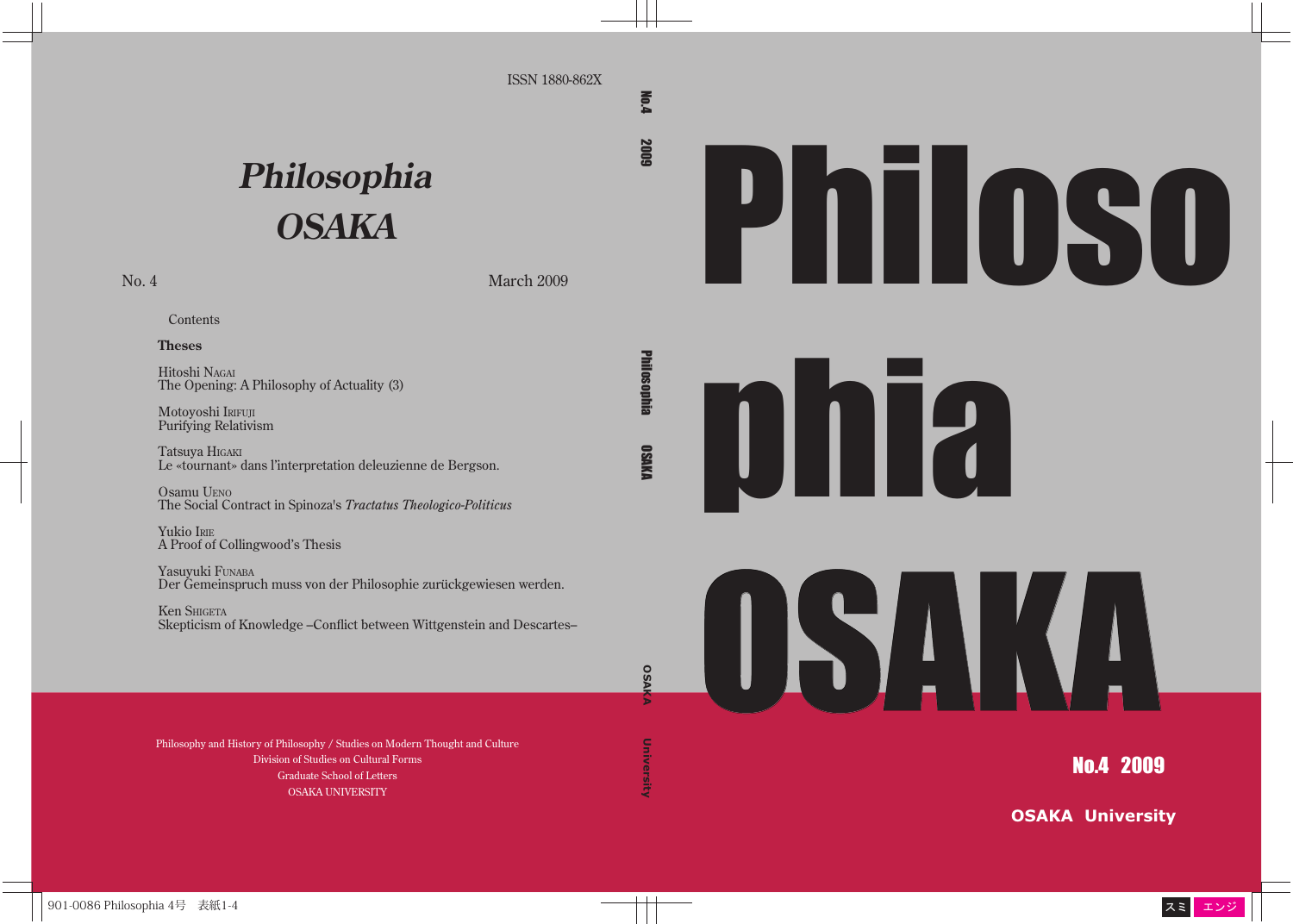## **Philosophia OSAKA**

No. 4

Edited by

Osamu UENO Yukio IRIE Norihide Suto Yasuyuki FUNABA

*Philosophy and History of Philosophy / Studies on Modern Thought and Culture Division of Studies on Cultural Forms Graduate School of Letters* OSAKA UNIVERSITY

March 2009